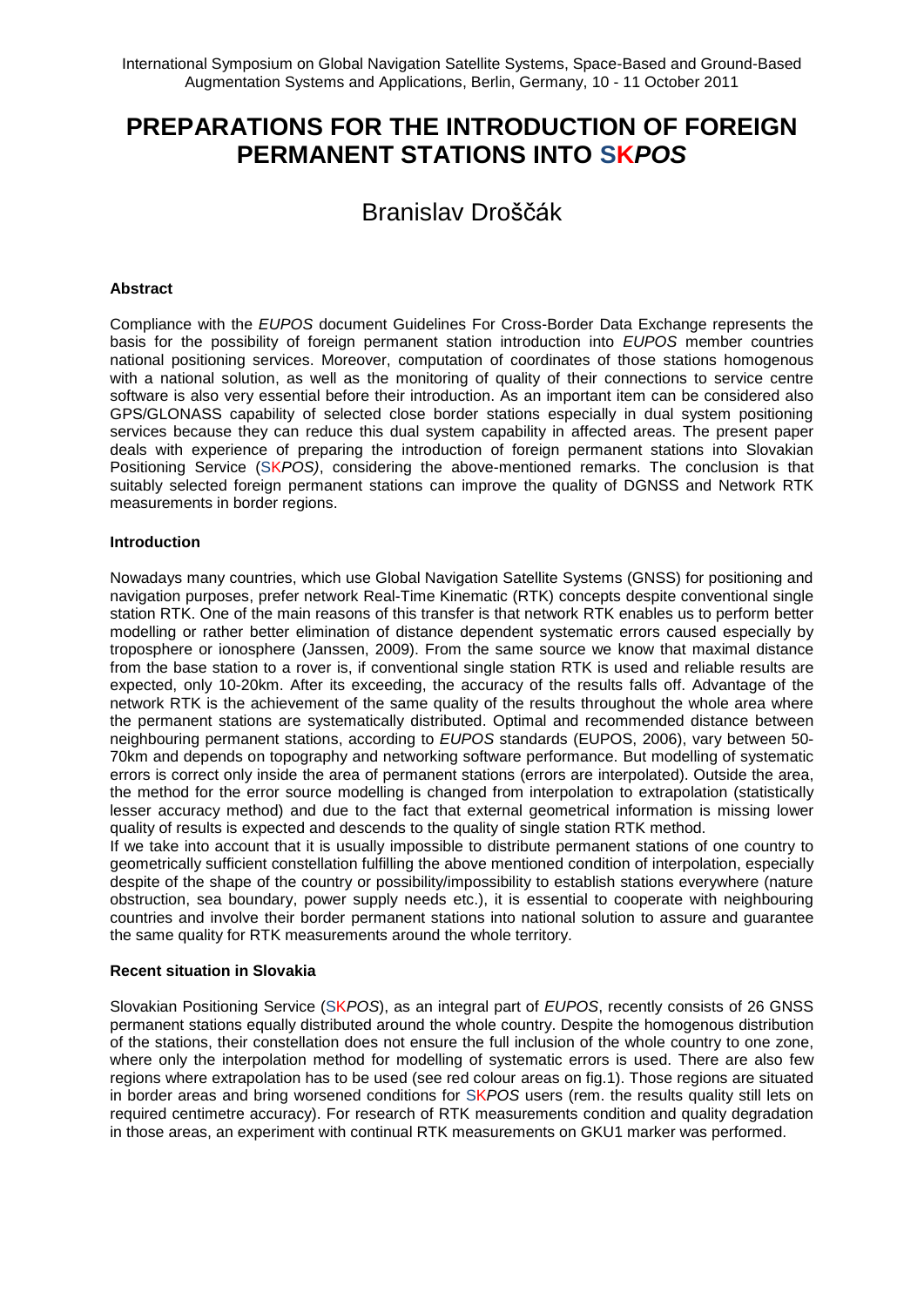

**Fig.1** Regions of Slovakia where interpolation (blue area) or extrapolation (red area) is used for systematic error source modelling (status October 2011).

## **Experiment with continual RTK measurements on GKU1 marker**

Original aim of the experiment was not the confirmation of RTK measurements quality degradation in border regions but the monitoring of performance of long (taking several days) continual RTK measurements. For the experiment a GKU1 marker was selected, which is situated on the roof of the Geodetic and Cartographic Institute (GKU) close to the SK*POS* reference station GKU4 (around 20 meters). The Marker GKU1 was for the experiment equipped with a standard rover receiver with an integrated antenna. From the philosophy of interpolation/extrapolation systematic error source modelling point of view this was the situation when the correct interpolation method was used (see fig. 2a where GKU1 marker is inside network of permanent stations). During the few days of continual RTK measurements there occurred one moment, when in the GKU4 reference station was an unplanned outage, so for a few hours the GKU1 marker became a station which was outside the correct interpolation territory (see fig. 2b).



**Fig.2** Situations when GKU1 marker is inside (left) or outside (right) of the SK*POS* network area.

When we had depicted the results of this continual RTK measurement on the GKU1 marker separately for horizontal and vertical position into graphs, we recognized that several values were unexpectedly systematically shifts. So we had decided to use different colours for visualisation of RTK measurements when GKU4 reference station was included (blue dots on fig. 3) and was not included (red dots on fig. 3) into the inside part of SK*POS* network. The resulting graphs confirmed our expectation. The horizontal as well as vertical quality of resulting coordinates for the moments when on GKU4 station had been an outage was evidently worse, but not very dramatically only in centimetres (see fig. 3).

Results from the presented experiment fully confirm the fact that not involving the border permanent stations from neighbouring countries may decrease the quality of RTK measurements in areas outside the national network towards the country borders. Quality is falling off with enlarging the distance from the network border and affects RTK measurement also by longer initialisation.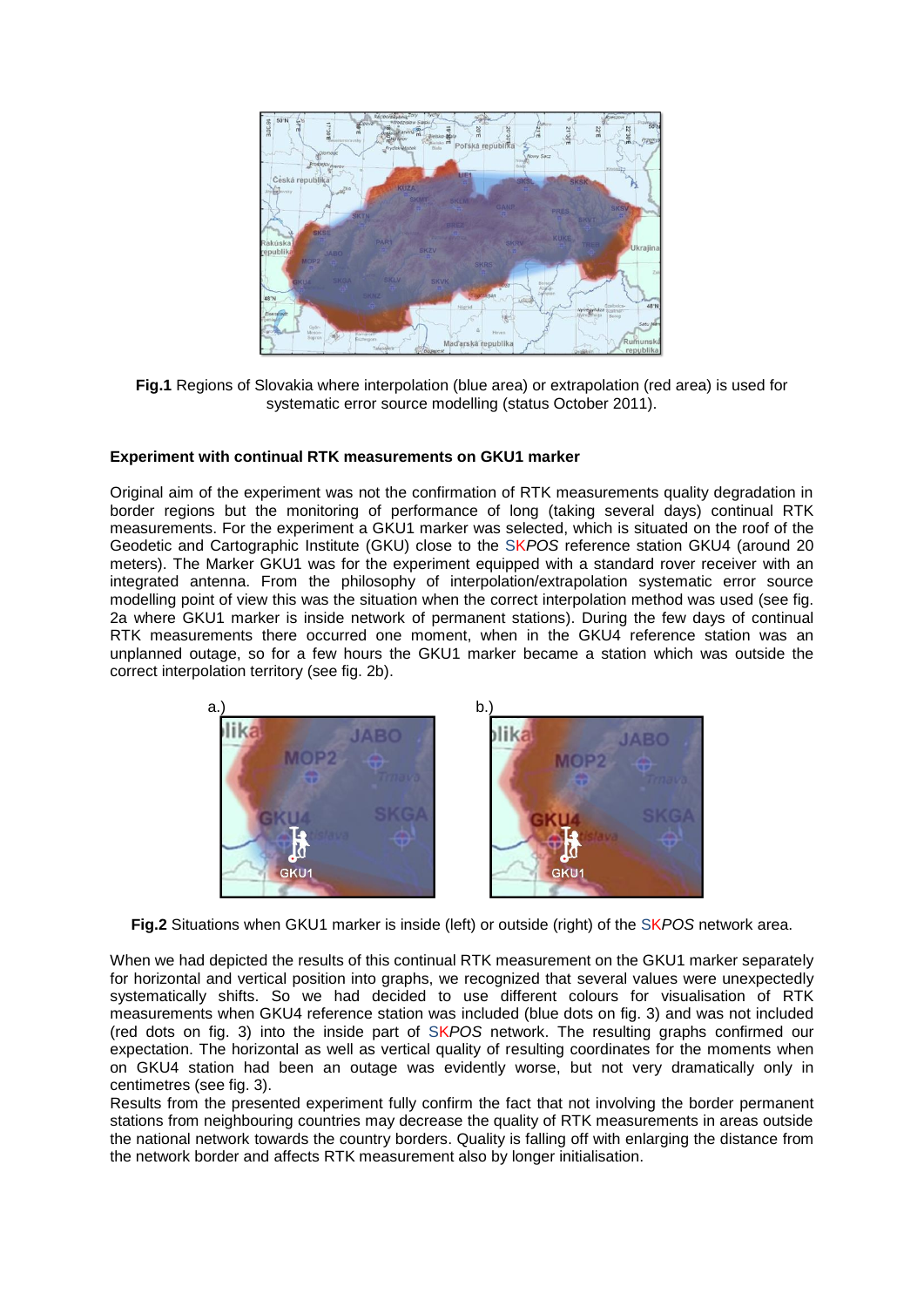

**Fig.3** Results from continual RTK measurement on GKU1 marker.

# **Preparations for the introduction of a foreign permanent station into SK***POS*

Since SK*POS* as one of *EUPOS* member countries has an enormous interest to comply with all *EUPOS* standards and documents, where in one point it is stated that *EUPOS* member country services are designed so, that homogenous DGNSS and network RTK positioning can be guaranteed throughout the whole EUPOS coverage area (EUPOS, 2006), it was decided few years ago to start preparations of foreign permanent station introduction into national SK*POS* solution.

Preparation works were divided into three phases:

- 1. Bilateral negotiations with each border country about cooperation in the field of GNSS border permanent station data exchange,
- 2. Introduction of foreign permanent stations into SK*POS* solution for test purposes,
- 3. Testing and monitoring of the SK*POS* solution with integrated foreign permanent stations.

#### **Bilateral negotiations with border countries**

The first step towards starting the border permanent stations data exchange was signature of bilateral agreements which confirms their legal usage. By signing the agreement both sides accept that they will cooperate with each other and both sides will share selected border permanent stations data in a defined format (usually RTCM, and RINEX) and other related information of importance. In that way bilateral contracts with all of Slovakian border countries were signed during 2007 - 2010 . Totally 20 foreign permanent stations can enter into SK*POS* right now. There are 7 stations from Hungarian GNSSNet.hu, 2 stations from Austrian APOS, 2 stations from Ukrainian ZAKPOS, 4 stations from Czech CZEPOS and 5 stations from Polish ASG-EUPOS. Their distribution is shown on fig.4. From the picture is also evident how can foreign stations help to incorporate whole regions of Slovakia into homogenous solution for network RTK usage, despite the recent situation depicted on fig.1.



**Fig.4** Distribution of foreign permanent stations with potential for incorporation into SK*POS* solution

#### **Introduction of foreign permanent stations into SK***POS* **solution for test purposes**

For correct foreign border permanent station introduction into national solution it is important to know all relevant information about stations which are usually available in station site log files. Site logs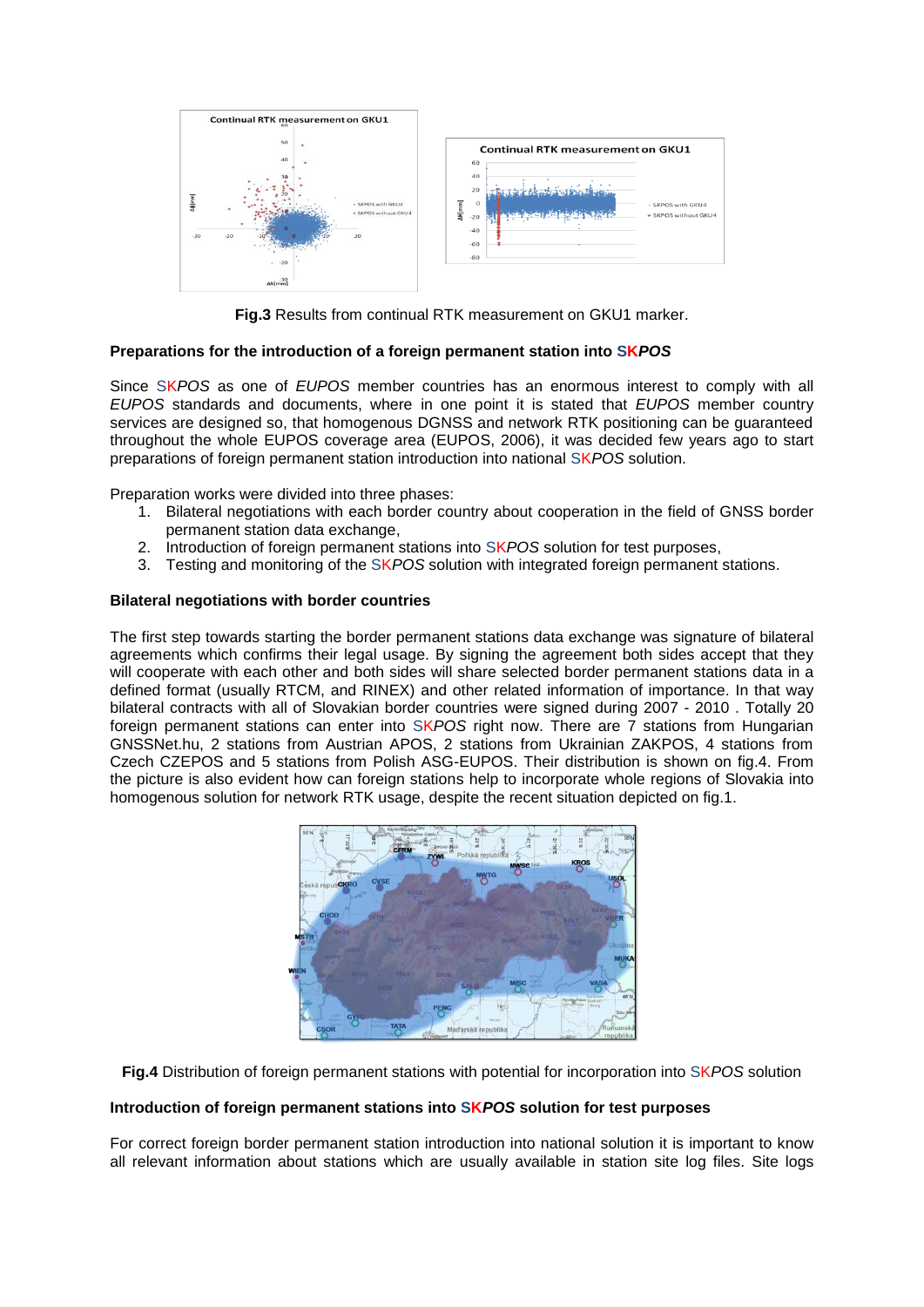consist of all useful information like antenna and receiver type, antenna height, ARP etc. and also contain full history of its changes. Our advantage as a *EUPOS* member state is, that we could use that information from *EUPOS* Station Database (ESDB, 2011). For non *EUPOS* countries classic email exchange communication was used. It is also very important to get and use antenna PCV values from individual calibration if this exists and to keep all the information up to date.

Another very important issue is computation of coordinates for all foreign permanent stations homogenous with the national reference frame. At first we thought that it will be sufficient just to adapt the coordinates sent from neighbouring service centres, but later (after some comparison of ours own computed coordinates of foreign stations with the sent ones was performed) we have decided to use coordinates for all stations only from our own solution. We recognized that all border countries, despite the fact they all are using ETRS89 coordinate system, use its different reference frame or epoch and this caused differences on cm level.

For our own coordinate determination the scientific Bernese software (Dach et al., 2007) is used, in which all stations (SK*POS*, EPN, foreign etc. see fig. 5) are computed together. Strategy of computation can be found e.g. in (Droščák a Ferianc, 2010). Coordinates from our own solution is from time to time compared with neighbouring services results to ensure that there are no gross errors. For future *EUPOS* Combination Center (ECC) project (Kenyeres et al., 2011) can serve as a very good tool for this kind of comparison.



**Fig.5** Network of permanent stations entered to GKU solution.

For foreign station connection test purposes a new server, which is totally identical with the original control software, was established. Foreign stations data flows connection to that test server was performed for all countries according to *EUPOS* guidelines (EUPOS, 2006).



**Fig.6** Example of the statistics results from the foreign permanent station outages monitoring.

#### **Testing and monitoring of the SK***POS* **solution with integrated foreign permanent stations**

Testing and monitoring of the solution with integrated foreign permanent stations was divided into three parts:

- 1. Monitoring of the foreign stations performance (monitoring of delays, stations outages),
- 2. Monitoring of the behaviour of foreign permanent station coordinates,
- 3. Monitoring of the real performance in terrain.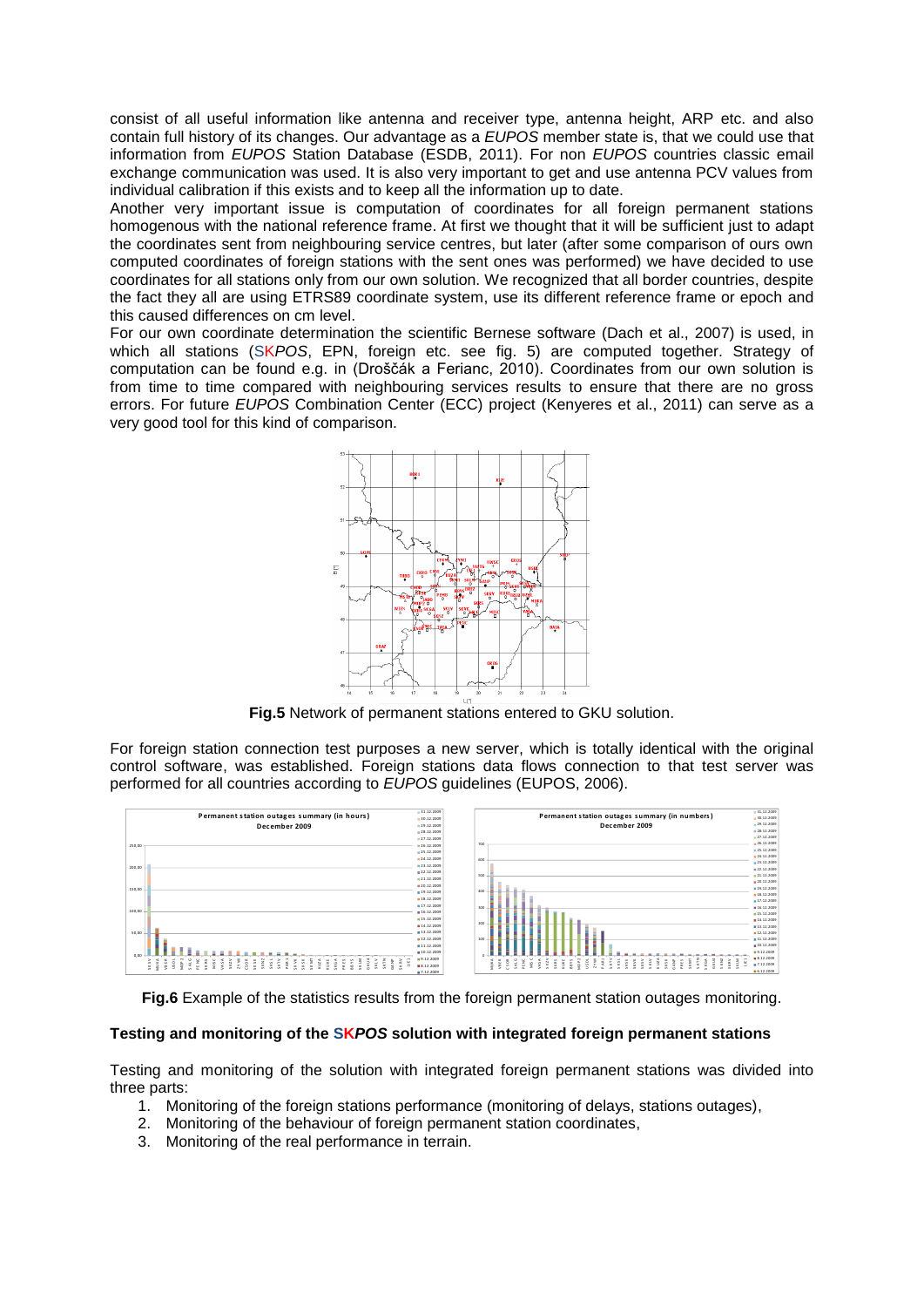Two kinds of statistics for monitoring of foreign permanent stations outages were performed. One was summary for the number of stations outages per time interval (e.g. day, month, year) and the second one for the time (hours) summary of foreign station outages per the same time interval. Examples of those statistics are visible on fig.6. On the level of service control software also incoming data delays from all stations were routinely monitored (see fig.8). A totally different example of permanent stations coordinates monitoring (time series analysis) achieved from precise coordinates processing is visualised on fig.7. Detailed information about the strategy used in this permanent station stability monitoring can be found in (Droščák, 2010).



**Fig.7** Example of the results from the permanent station coordinates monitoring.

All kinds of monitoring were performed due to the importance of full knowledge about quality and reliability of all integrated stations not only from our own stations. This information will help us to do right decisions in questions focused on station adding or excluding. For future this monitoring could be partly replaced with the activities from ECC project described in (Kenyeres et al., 2011) as well.

# **Experience of monitoring**

We have performed neighbouring stations monitoring for more than three years and during that period we have gained a lot of useful experience. The first is that in spite of our big effort for its elimination, all from the incoming foreign permanent stations data have bigger delays than SK*POS* stations have (see example of a screenshot on fig.8). Those delays are caused by different kinds of communication links used for data flow. Usually only ordinary communication channels are used despite of private links used by SK*POS* stations. In future this problem can be solved by the improving the existing communication links or by establishing private channels which could join neighbouring network services.

| <b>Artisticated D</b><br>20 3 3 4 9 3 3 4 3 4 5 6 7 8                          |                                                                  |                |                         |                                                           |                       |                          | 2101x                                        |
|--------------------------------------------------------------------------------|------------------------------------------------------------------|----------------|-------------------------|-----------------------------------------------------------|-----------------------|--------------------------|----------------------------------------------|
| <b>Bill Transfer Workman</b>                                                   |                                                                  |                |                         |                                                           |                       |                          | $-101x$                                      |
| the time Help                                                                  |                                                                  |                |                         |                                                           |                       |                          |                                              |
|                                                                                |                                                                  |                |                         |                                                           |                       |                          |                                              |
| <b>RHITEBOWN</b>                                                               |                                                                  |                |                         |                                                           |                       |                          |                                              |
| <b>Text</b><br>$\overline{B}$                                                  | Status   Status Debut   Sandhanien Debut   Status Count<br>2.4.1 |                |                         |                                                           |                       |                          |                                              |
| 7:31                                                                           | SateForecast outside SPS Time : Rodowell                         |                |                         | THE R DEM 17-47-60 - 30<br>Law has a debut beek           |                       |                          |                                              |
| 11-72 Toyota Victmes (Toyota, 2211214)                                         | Ericch delay that                                                |                | 1223<br>Average Adapted |                                                           |                       |                          |                                              |
| 2. Nam Hanson ISEPOST<br>IL @ Device Hanson (597052)                           |                                                                  |                |                         |                                                           |                       |                          |                                              |
| To this was papers                                                             | Stallon Code                                                     | 783.7          | Reported Used Conche    | Toolute Co. Floor-et 225 Text<br>6273 30 5, 2011 12:40:46 | Mar Dela Incl.        | Avenue Celecter          | LetharDdaring                                |
| <b>Echenwic Greykad BEFM</b>                                                   | 2008<br>PENC                                                     | 621921         | 791341<br>6933          |                                                           | -<br>3050             | <b>TABLE</b><br>zv.      |                                              |
| N Ephones Hangar Entral                                                        | 44.000                                                           | 1,306.64       | 134500                  | 6800 30 N 2011 12:40 44<br>304 36 5 2011 12 48 to         | 21571                 | $\overline{\mathbf{x}}$  | 434                                          |
| 45 ANGLONE SOPOST<br>TO spot a Deadcore Stewart                                | rate                                                             | <b>COURSE</b>  | <b>TINTIS</b>           | 420, 30-4, 2015 12:40:40                                  | 33903                 | e                        | w                                            |
| <b>B</b> AngCame (60701, 2102)                                                 | <b>SCTH</b>                                                      | <b>EXPIRED</b> | 1377340                 | 42 36 5 2011 12:40:40                                     | 1980 <sup></sup>      | ٠                        | w                                            |
| 45 AngCame (SKPOS DGPS)                                                        | 53,927                                                           | 1377TP         | <b>STORE</b>            | 36.30.8.2011 12:48.46                                     | 31134                 | ×                        | X.                                           |
| St. Post Pennessary From SICPOST                                               | <b>SOF</b>                                                       | 137840         | 137830                  | 24 30 % 2011 12 40 dil                                    | 656                   |                          | Ĥ                                            |
| 428 Integris Monke (SKPOS)                                                     | <b>WITH</b>                                                      | <b>COSAE</b>   | <b>TRACKS</b>           | 966 30 K 301112-6046                                      | <b>WW</b>             |                          | ń                                            |
| Th Reterence Data Shop (507050)<br>Hiller, Fraun Message (SAROS)               | 981                                                              | 12725          | <b>CETAD</b>            | 20 30 31 2011 12:40:46                                    | 920                   |                          | $\mathbf{x}$                                 |
| P. Bone (SPOS NHEA)                                                            | 30%                                                              | 139340         | <b>LYSES</b>            | 立美工201124040                                              | <b>Siders</b>         | 'n                       | ×                                            |
| <b>B</b> Fau Stream 20163.                                                     | ta yrs                                                           | 137236         | 1377309                 | 14 30 5 2011 12:00:00                                     | <b>KW</b>             | 'n                       | H                                            |
| (1 810 No DOM DOPS and                                                         | <b>GLV1</b>                                                      | 137943         | <b>SIPOET</b>           | 36 36 K 2011 12 At at                                     | <b>LOCIS</b>          |                          | w                                            |
| 810 NelDOPS ENFERAGE                                                           | <b>Gall</b>                                                      | 1327261        | 137266                  | 14.30.9.2011 12.40.00                                     | 9999                  | 'n                       | w                                            |
| A ATO Ne DOPS DOPS will<br>And the DOPS IDDPS and                              | 83,056                                                           | 1272%          | 137240                  | 26 30 5 2011 12 45 46                                     | 14622                 | 73                       | w                                            |
| <b>RTD NerVRS (CMRANE</b>                                                      | XLIKE                                                            | <b>COTTON</b>  | <b>TITTED</b>           | 48 36 5 2011 12:40:40                                     | 7490                  | o                        | w                                            |
| <b>ATO NerVRS KMRd</b>                                                         | 920                                                              | 137734         | 1377271                 | 12.30.5.2011 12:40:46                                     | 522                   | ü                        | 'n                                           |
| Ato NevR6 (RTOKER)                                                             | <b>SOLV</b>                                                      | <b>YO'REA</b>  | <b>STREET</b>           | 190 St 4 2011 12:00:00                                    | 4027                  | ×                        | эR                                           |
| <b>ADD NH VES ELTOKEE</b>                                                      | <b>LKY</b>                                                       | 1377364        | 13726                   | 15.30 K.2015 12-Miles                                     | 469                   | $\overline{\phantom{a}}$ | w                                            |
| <b><i>ROD NAVRO PITCHTS RDL</i></b><br><b>SO Supplement (SCFOS)</b>            | 000                                                              | 1327067        | 1377182                 | 26.36 K 2011 12:48:46                                     | 601                   |                          | ×                                            |
| <sup>6</sup> Network Motion Engine EXPO                                        | PACS                                                             | 12734          | 12729                   | 24 36 3 2011 12 46 46                                     | CD4                   | ä                        |                                              |
| <b>CR Image Mades BOS' SEP</b>                                                 | WW                                                               | 137973         | 12530                   | of the Contribution                                       | <b>TEES</b>           | 'n                       | ö                                            |
| C Newak Processe DGPS (DC)                                                     | 932                                                              | 1377064        | <b>13YONG</b>           | 07.30.5.2011 12:40:40                                     | 3007                  | $\mathbf{z}$             | ×                                            |
| <sup>2</sup> Network Processor VRS (VRS)<br><b>C Simonic Processor Storage</b> | <b>SU4</b>                                                       | <b>LSTYING</b> | tathes                  | 24 30 5 2011 1240 46                                      | 13648                 | $\sim$                   | ×                                            |
| C Transformation Generator (SKPOS)                                             | 9.50                                                             | 137268         | 19720                   | 11 30 4 2011 12 60 dil                                    | <b>KING</b>           | ×                        | ×                                            |
|                                                                                | 1934<br>w                                                        | 13/7223        | <b>KIZTOKY</b>          | 15 36 5 2011 12 60 ml                                     | 1034                  |                          | W)<br>Y                                      |
|                                                                                | Status Messager: Last 20 North                                   |                |                         |                                                           |                       |                          |                                              |
|                                                                                | all fuse   Event Tree \$701.                                     |                | Some                    | T. fang.                                                  | <b>V</b> Massage Tast |                          |                                              |
| Sound autore confinanties "Tandie, 20112014"                                   |                                                                  |                |                         | 35 <sup>2</sup><br>ъ                                      |                       |                          | <b>AGE: C CAND &amp; ASSOCIATED PRESERVE</b> |

**Fig.8** Bigger foreign permanent stations incoming data delays monitored by service control software.

The next experience presents a problem with the loss of GLONASS satellites for users observing near GPS-only reference stations in spite of the GPS+GLONASS capability of the service. We recognised this problem for the first time in the year 2007 when GPS-only station BBYS was being integrated into SK*POS*. At that time, for all users equipped with dual system receivers, which performed measurement close to the BBYS station, it was made impossible to use GLONASS satellites for network RTK processing. We checked this problem by generating of some VRS stations within close vicinity of BBYS and the results confirmed the existence of the problem. To avoid this undesired effect it was decided to exclude GPS-only station BBYS from SK*POS*. Considering that experience, we have tried to depict influence of this effect for all foreign border stations on the territory of the Slovak Republic (see fig.9 left image).